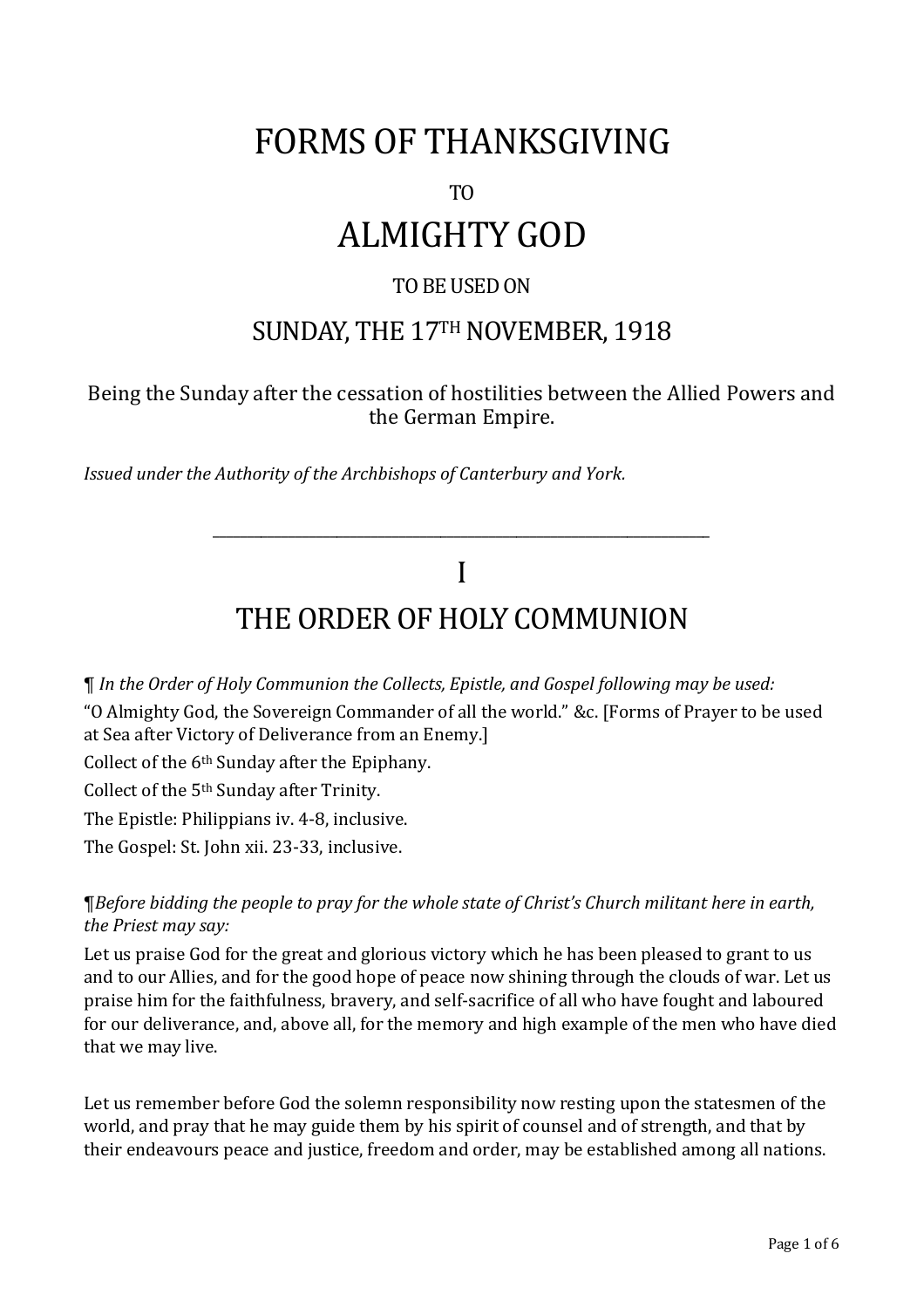#### ¶ *Before the Blessing, the Prayers following may be used:*

O eternal Lord God, our only refuge and strength, who from generation to generation dost receive the prayers of thy people that call upon thee: We heartily thank thee that thou hast vouchsafed to hear our humble petitions, and to prosper the Forces of our King and his Allies. Bring, we beseech thee, this present conflict to a speedy close: grant that a just and merciful peace may repair the losses and heal the wounds of war: unite in the bond of brotherly charity those who have been at enmity; and continually guide the counsels of the nations, to the promotion of thy glory and the lasting welfare of mankind; through Jesus Christ our Lord. *Amen.*

We give thee thanks, O Lord, Father almighty, eternal God, for all those thy servants who waxed valiant in fight and wrought righteousness, and, counting not their life dear unto themselves, laid it down for their friends; and we pray thee that, having fought a good fight and finished their course with joy, they may rejoice evermore with all them that have come out of the great tribulation, and, having washed their robes and made them white in the blood of the Lamb, stand before thy throne and serve thee day and night for ever; through him that overcame and is set down in thy throne, Jesus Christ our Lord, who liveth and reigneth with tee and the Holy Ghost now and ever and world without end. *Amen.*

Remember, O Lord, what thou hast wrought in us, and not what we deserve; and, as thou hast called us to thy service, make us worthy of our calling; through Jesus Christ our Lord. *Amen.*

## II AT MORNING AND EVENING PRAYER

\_\_\_\_\_\_\_\_\_\_\_\_\_\_\_\_\_\_\_\_\_\_\_\_\_\_\_\_\_\_\_\_\_\_\_\_\_\_\_\_\_\_\_\_\_\_\_\_\_\_\_\_\_\_\_\_\_\_\_\_\_\_\_\_\_\_\_\_\_\_\_\_

¶ *At the beginning of Morning and Evening Prayer the sentences and exhortation following may be used instead of those appointed:*

O magnify the Lord our God: and fall down before his footstool, for he is holy.

Not unto us, O Lord, not unto us, but unto thy name give the praise: for thy loving mercy and or thy truth's sake.

Brethren, we have come together to lift up our hearts unto the Lord. For more than four years in defence of the right as God gave us to see it we have borne in fellowship with our Allies the struggle and sacrifice of war. It has now pleased him from whom have com the skill of captains, the valour of sailors and soldiers and airmen, the wisdom of counsellors, and the steadfast patience of the people, to crown these his gifts with the blessing of a great and final victory. The might of the enemy wherein he trusted has been laid low, and the way is opened for the coming of justice and of peace. Yet in the midst of our thanksgivings for these tokens of the good hand of our God upon us we do well to remember that they are given not for any merit of our own, but only of his mercy. And our hearts must needs be filled with reverence and awe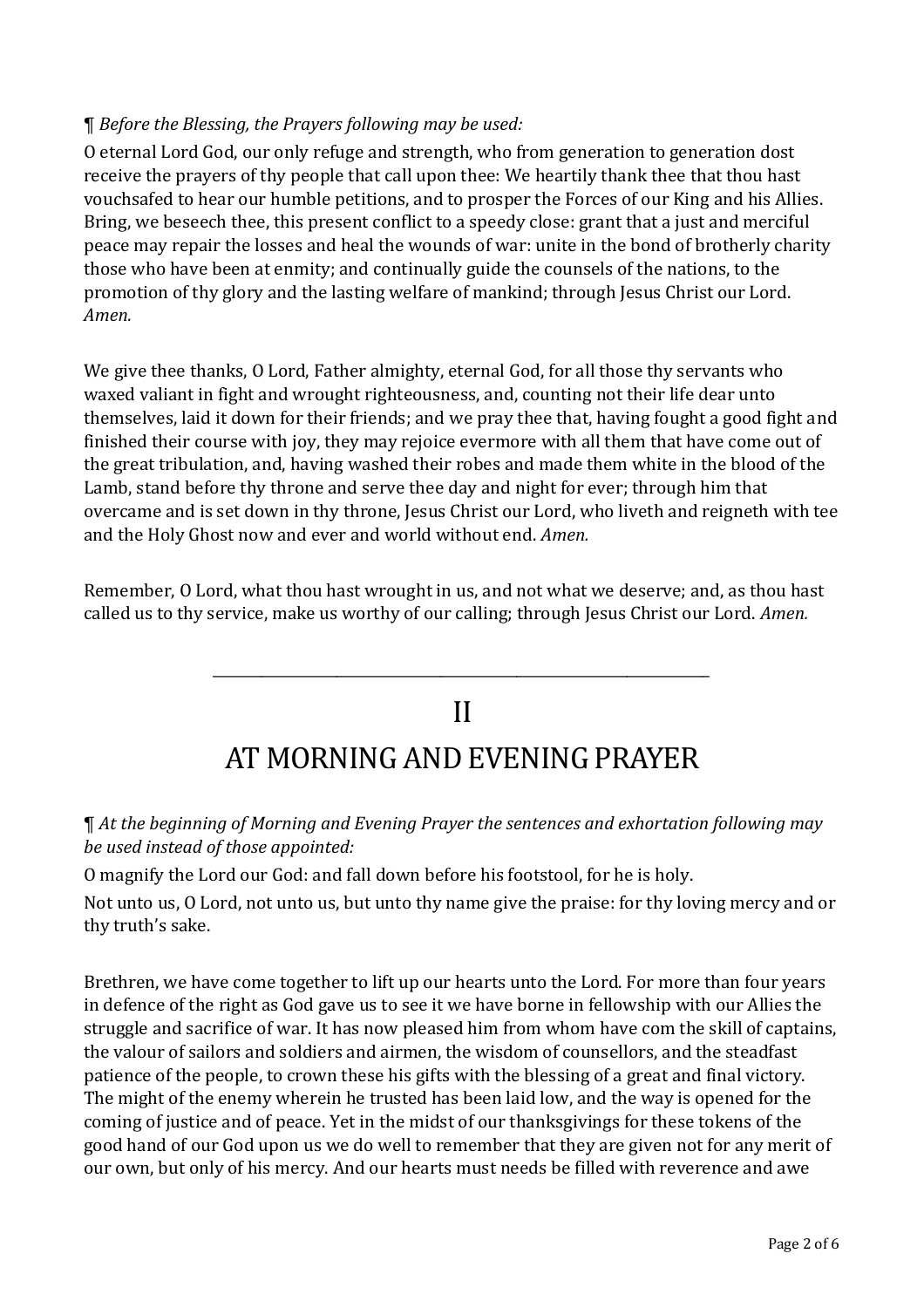when we behold the judgements which his hand has laid upon the nations of the earth. Let us , as is most meet, first fall to prayer in humble acknowledgment of our unworthiness and make confession of our sins unto the Lord our God.

¶ *The following Psalms and Lessons may be used:*

At Morning Prayer:

Psalm xlvi. First Lesson: Isaiah lxv.

Second Lesson: Ephesians vi. 10-18, inclusive.

(¶*If the Form of Praise and Thanksgiving be used, then instead of* Te Deum Laudamus *at the place appointed in the Order for Morning Prayer may be said of sung* Benedicite *or* Psalm cl.)

At Evening Prayer:

Psalms xcvi, cxxiv. First Lesson: Isaiah xxv. 1-9, inclusive. Second Lesson: 1 Thessalonians v. 14-23, inclusive.

#### ¶ *The following Collect may be used:*

O Almighty God, the Sovereign Commander of all the world, in whose hand is power and might which none is able to withstand; We bless and magnify thy great and glorious Name for this happy Victory, the whole glory whereof we do ascribe to thee, who art the only giver of Victory. And, we beseech thee, give us grace to improve this great mercy of thy glory, the advancement of thy Gospel, the honour of our Sovereign, and, as much as in us lieth, to the good, of all mankind. And, we beseech thee, give us such a sense of this great mercy, as may engage us to a true thankfulness, such as may appear in our lives by a humble, holy, and obedient walking before thee all our days, through Jesus Christ our Lord; to whom with thee and the Holy Spirit, as for all thy mercies, so in particular for this Victory and Deliverance be all glory and honour, world without end. *Amen.*

### III

\_\_\_\_\_\_\_\_\_\_\_\_\_\_\_\_\_\_\_\_\_\_\_\_\_\_\_\_\_\_\_\_\_\_\_\_\_\_\_\_\_\_\_\_\_\_\_\_\_\_\_\_\_\_\_\_\_\_\_\_\_\_\_\_\_\_\_\_\_\_\_\_

## A FORM FOR PRAISE AND THANKSGIVING

#### WHICH MAY BE USED AFTER THE THIRD COLLECT AT MORNING OR EVENING PRAYER, OR AT SUCH OTHER TIME AS THE MINISTER IN HIS DISCRETION SHALL JUDGE CONVENIENT

#### ¶ *The Minister and people standing, the Minister shall say:*

The Lord hath done great things for us already, whereof we rejoice. The merciful and gracious Lord hath so done his marvellous works that they ought to be had in remembrance.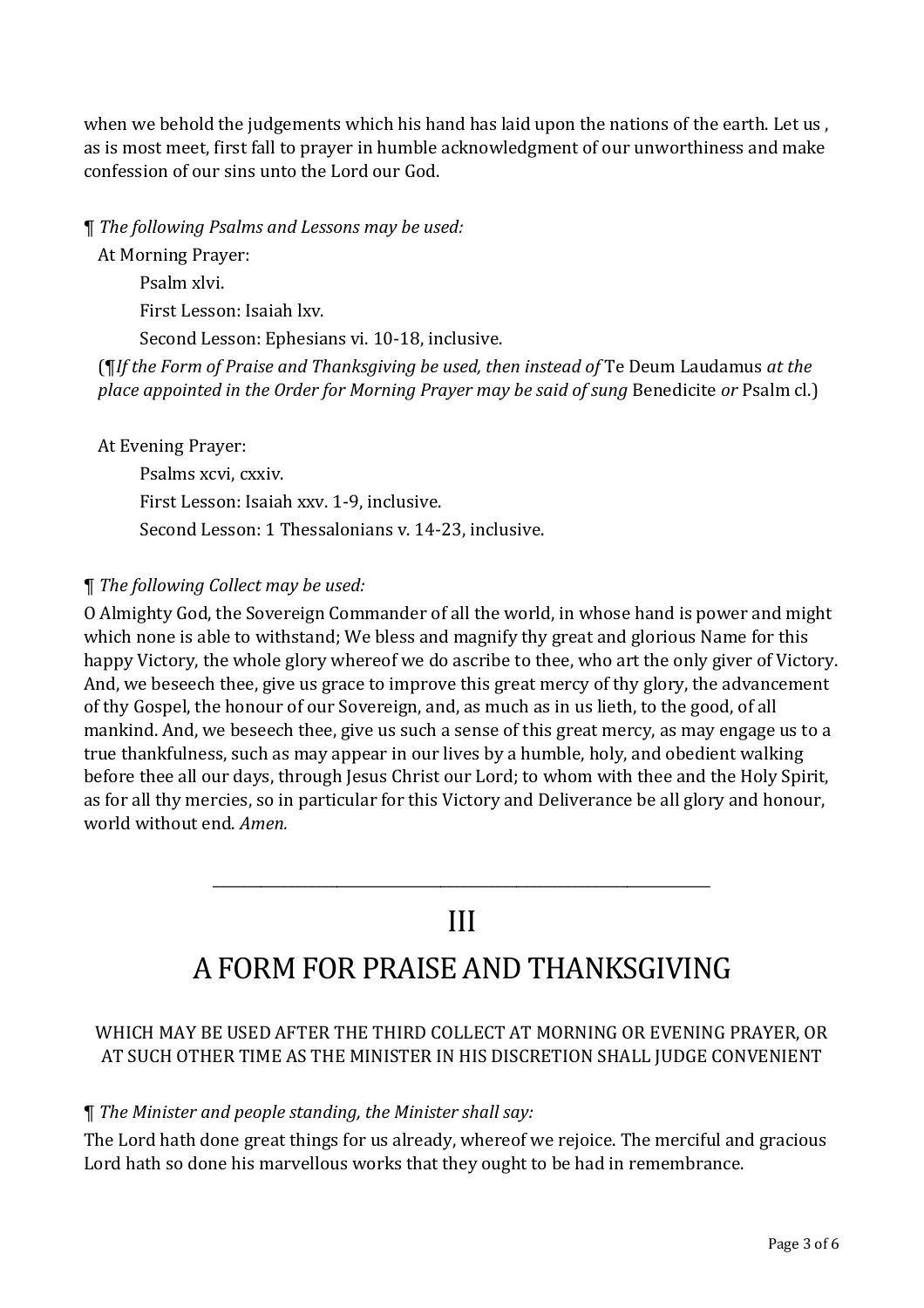¶ *After which he shall say:*

Let us offer our praise and thanksgiving to the God of all mercies, and say: Praise be to thee, O Lord most High.

O Thou who art the giver of all good things:

*Praise be to thee, O Lord most High.*

O Thou who by thy holy Incarnation, Death, and Resurrection, hast given hope to the world:

*Praise be to thee, O Lord most High.*

O Thou who dost guide and sanctify the hearts of thy people:

*Praise be to thee, O Lord most High.*

For the victory which thou hast granted our arms:

*Praise be to thee, O Lord most High.*

For the deliverance which thou hast wrought from the fear of our enemies:

*Praise be to thee, O Lord most High.*

For the faith which has upheld us through years of danger and anxiety:

*Praise be to thee, O Lord most High.*

For the fellowship which has united us with our Allies and our brethren across the seas: *Praise be to thee, O Lord most High.*

For the example of courage, constancy, and unwearied service given by our King:

*Praise be to thee, O Lord most High.*

For the labour of the Ministers of State throughout our Realm and Empire, and of all who have borne the burden of government and of providing the welfare of the people:

*Praise be to thee, O Lord most High.*

For the skill and steadfastness of our Commanders, and for the heroic endurance, bravery, and tenacity of our sailors and soldiers amid the dangers and hardships of land and sea and air:

*Praise be to thee, O Lord most High.*

For the unfailing devotion and self-sacrifice which have been offered in the care of the sick and wounded:

*Praise be to thee, O Lord most High.*

Fir the spirit which has bound together high and low, rich and poor, one with another, in the service of their country and its cause:

*Praise be to thee, O Lord most High.*

For the silent faith and the steadfast hope with which the sorrows of the war have been borne and its sacrifices have been endured:

*Praise be to thee, O Lord most High.*

For the preservation of our land from invasion, and of our people from famine and distress:

*Praise be to thee, O Lord most High.*

For the prospect of speedy deliverance for all prisoners of war:

*Praise be to thee, O Lord most High.*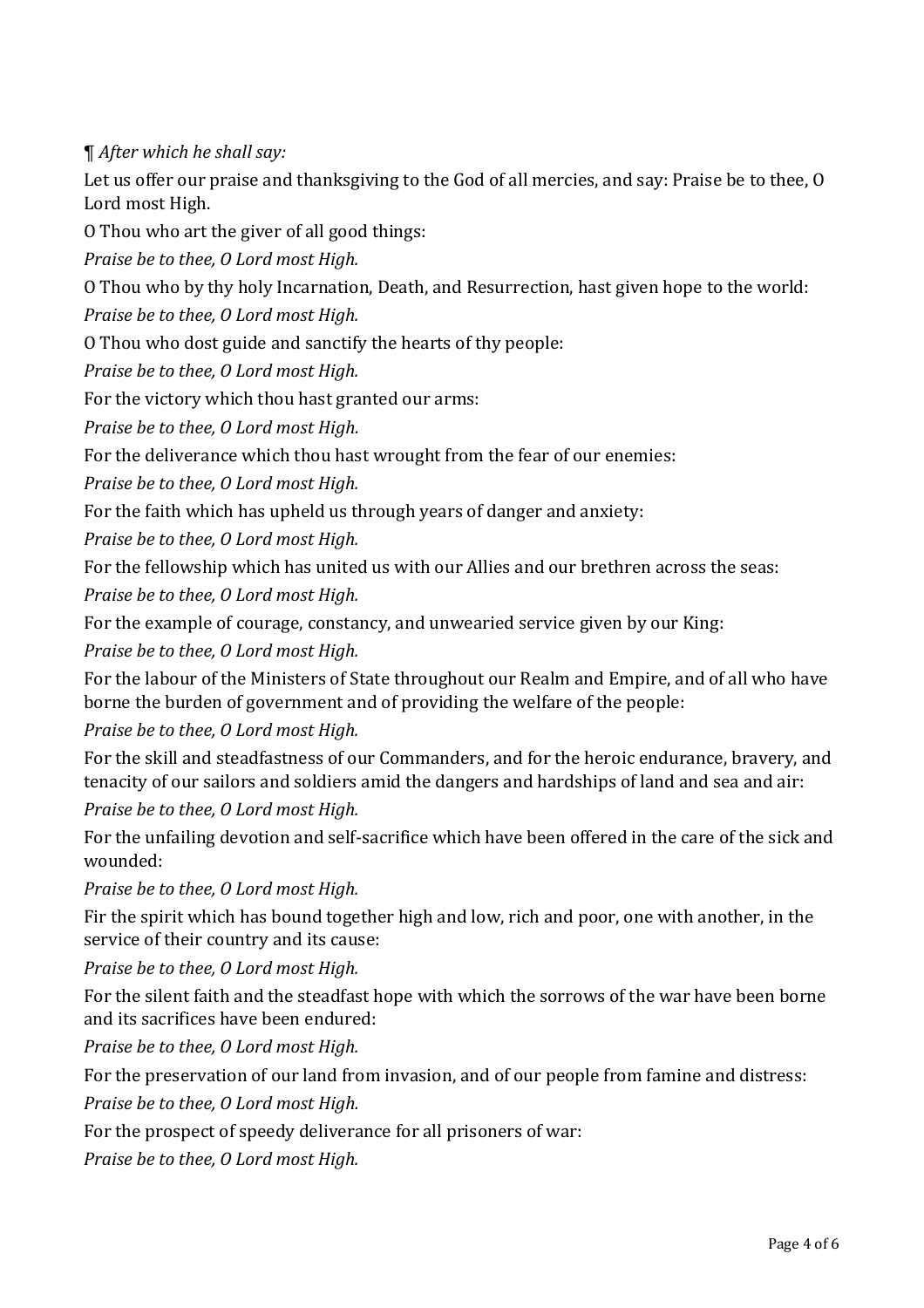For the hope now given of a righteous and abiding peace:

*Praise be to thee, O Lord most High.*

For the holy memories and the high example of our brethren who have been faithful unto death:

*Praise be to thee, O Lord most High.*

Glory be to the Father, and to the Son: and to the Holy Ghost; As it was in the beginning, is now, and ever shall be: world without end. Amen.

#### ¶ *Then shall the Minister say:*

Let us now gather up these our thanksgivings in the words of the ancient hymn wherein the Church of Christ for long ages has offered praise and adoration of God's most holy Name; which done we shall pray that he may now guide the nations of the world into the way of peace.

#### ¶*Then shall be sung* Te Deum Laudamus, *after which all or some of the Prayers following shall be said, with the* Lord's Prayer:

Our Father, which art in heaven, Hallowed be thy Name, Thy kingdom come, Thy will be done, in earth as it is in heaven. Give us this day our daily bread. And forgive our trespasses, As we forgive them that trespass against us. And lead us not into temptation; But deliver us from evil: For thine is the kingdom, The power, and the glory, For ever and ever. Amen.

O God, who makest wars to cease in all the world, and by whose mighty aid the violence of our enemies hath been restrained: Guide, we pray thee, at this time by thy Holy Spirit the minds of those to whom thou hast committed the government of the nations, and prosper all counsels which make for the restoration of a rightful and abiding peace; that we and all thy people, being set free from the perils of war, may serve thee henceforth in newness of life; through Jesus Christ our Lord. *Amen.*

O Almighty God, who canst bring good out of evil, and makest even the wrath of man to turn thy praise: We beseech thee so to order and dispose the issue of this war, that we may be brought through strife to a lasting peace; and that the nations of the world may be united in a firmer fellowship for the promotion of thy glory and the good of all mankind; through Jesus Christ our Lord. *Amen.*

O Lord, Christ, thou Prince of Peace, the Faithful and True, who in righteousness dost judge and make war: Grant to us all, we beseech thee, that, putting on the whole armour of God, and taking up our cross, we may follow thee as thou goest forth conquering and to conquer; and, fighting manfully under thy banner, against sin, the world, and the devil, we may be found more than conquerors, and at the last may be refreshed with the multitude of peace in the heavenly Jerusalem, the holy City of our God: whose is the greatness and the power, the victory and the majesty, for ever. *Amen.*